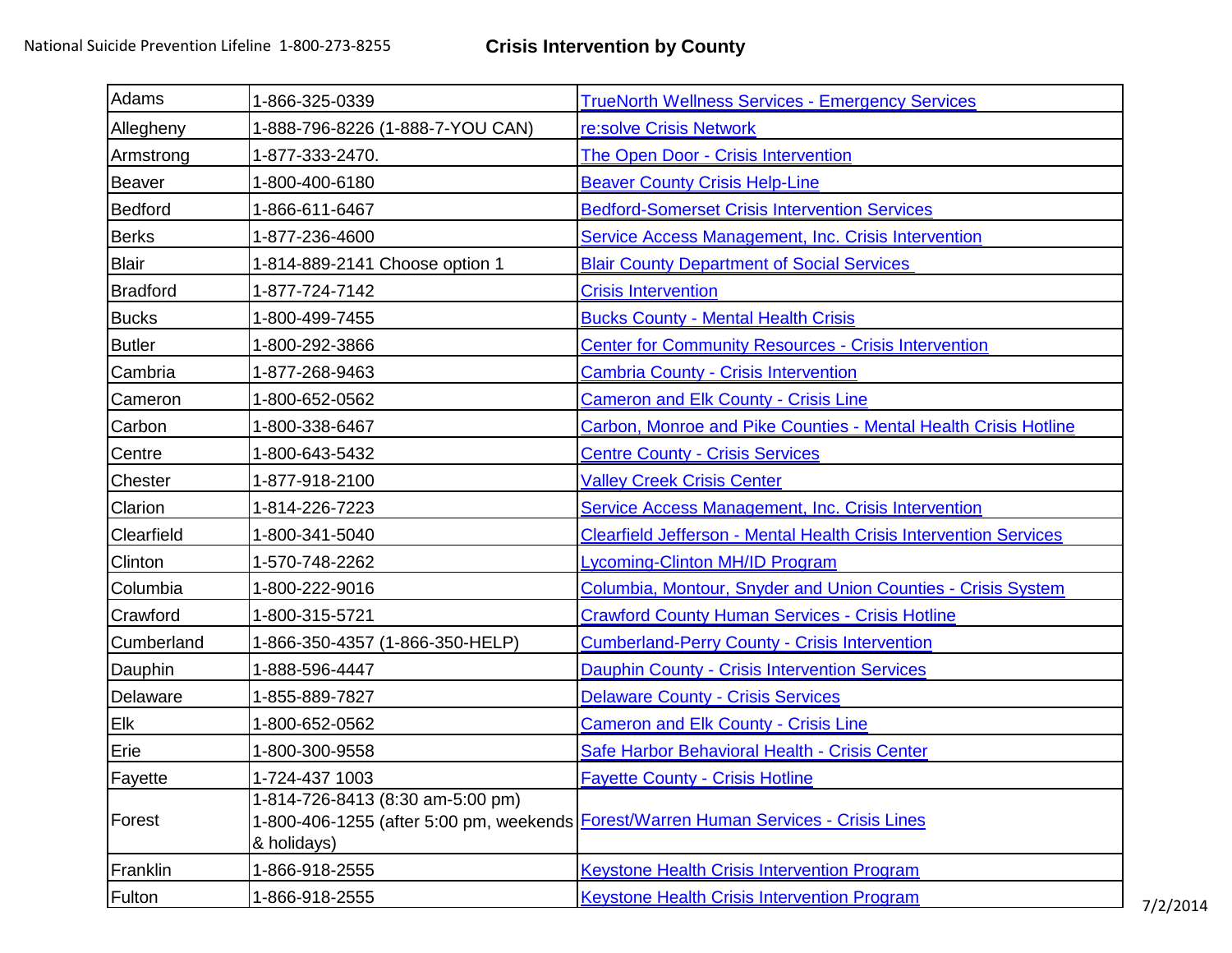| Greene         | 1-800-417-9460                  | <b>Greene County - Mental Health Crisis Line</b>                         |
|----------------|---------------------------------|--------------------------------------------------------------------------|
| Huntingdon     | 1-800-929-9583                  | <b>Tri-County Crisis</b>                                                 |
| Indiana        | 1-877-333-2470.                 | <b>The Open Door</b>                                                     |
| Jefferson      | 1-800-341-5040                  | <b>Clearfield Jefferson - Mental Health Crisis Intervention Services</b> |
| Juniata        | 1-800-929-9583                  | <b>Tri-County Crisis</b>                                                 |
| Lackawanna     | 1-570-348-6100                  | <b>Scranton Counseling Center</b>                                        |
| Lancaster      | 1-717-394-2631                  | <b>Lancaster County - Crisis Intervention</b>                            |
| Lawrence       | 1-724-652-9000                  | <b>Lawrence County - Mental Health Crisis Service</b>                    |
| Lebanon        | 1-717-274-3363                  | <b>Lebanon County - Crisis Intervention</b>                              |
| Lehigh         | 1-610-782-3127                  | <b>Lehigh County - Crisis Intervention</b>                               |
| Luzerne        | 1-888-829-1341                  | <b>Luzerne-Wyoming Counties - Help Line</b>                              |
| Lycoming       | 1-570-326-7895                  | <b>Lycoming-Clinton MH/ID Program</b>                                    |
| McKean         | 1-800-459-6568                  | The Guidance Center - Crisis Intervention                                |
| Mercer         | 1-724-662-2227                  | <b>Mercer County - Crisis Intervention</b>                               |
| <b>Mifflin</b> | 1-800-929-9583                  | <b>Tri-County Crisis</b>                                                 |
| Monroe         | 1-800-338-6467                  | Carbon, Monroe and Pike Counties - Mental Health Crisis Hotline          |
| Montgomery     | 1-610-279-6100                  | <b>Montgomery County Emergency Services, Inc. - Crisis Intervention</b>  |
| Montour        | 1-800-222-9016                  | Columbia, Montour, Snyder and Union Counties - Crisis System             |
| Northampton    | 1-610-252-9060                  | Northampton County Behavioral Health - Emergency Services                |
| Northumberland | 1-855-313-4387                  | <b>Northumberland County - Crisis Line</b>                               |
| Perry          | 1-866-350-4357 (1-866-350-HELP) | <b>Cumberland-Perry County - Crisis Intervention</b>                     |
| Philadelphia   | 1-215-686-4420                  | <b>DBHIDS - Suicide and Crisis Intervention Hotline</b>                  |
| Pike           | 1-800-338-6467                  | Carbon, Monroe and Pike Counties - Mental Health Crisis Hotline          |
| Potter         | 1-800-652-0562                  | <b>Potter County - Crisis Hotline</b>                                    |
| Schuylkill     | 1-877-993-4357                  | <b>Schuylkill County - Crisis/ Emergency Services</b>                    |
| Snyder         | 1-800-222-9016                  | Columbia, Montour, Snyder and Union Counties - Crisis System             |
| Somerset       | 1-866-611-6467                  | <b>Bedford-Somerset Crisis Intervention Services</b>                     |
| Sullivan       | 1-877-724-7142                  | <b>Crisis Intervention</b>                                               |
| Susquehanna    | 1-570-348-6100                  | <b>Scranton Counseling Center</b>                                        |
| Tioga          | 1-877-724-7142                  | <b>Tioaga County - Crisis Intervention</b>                               |